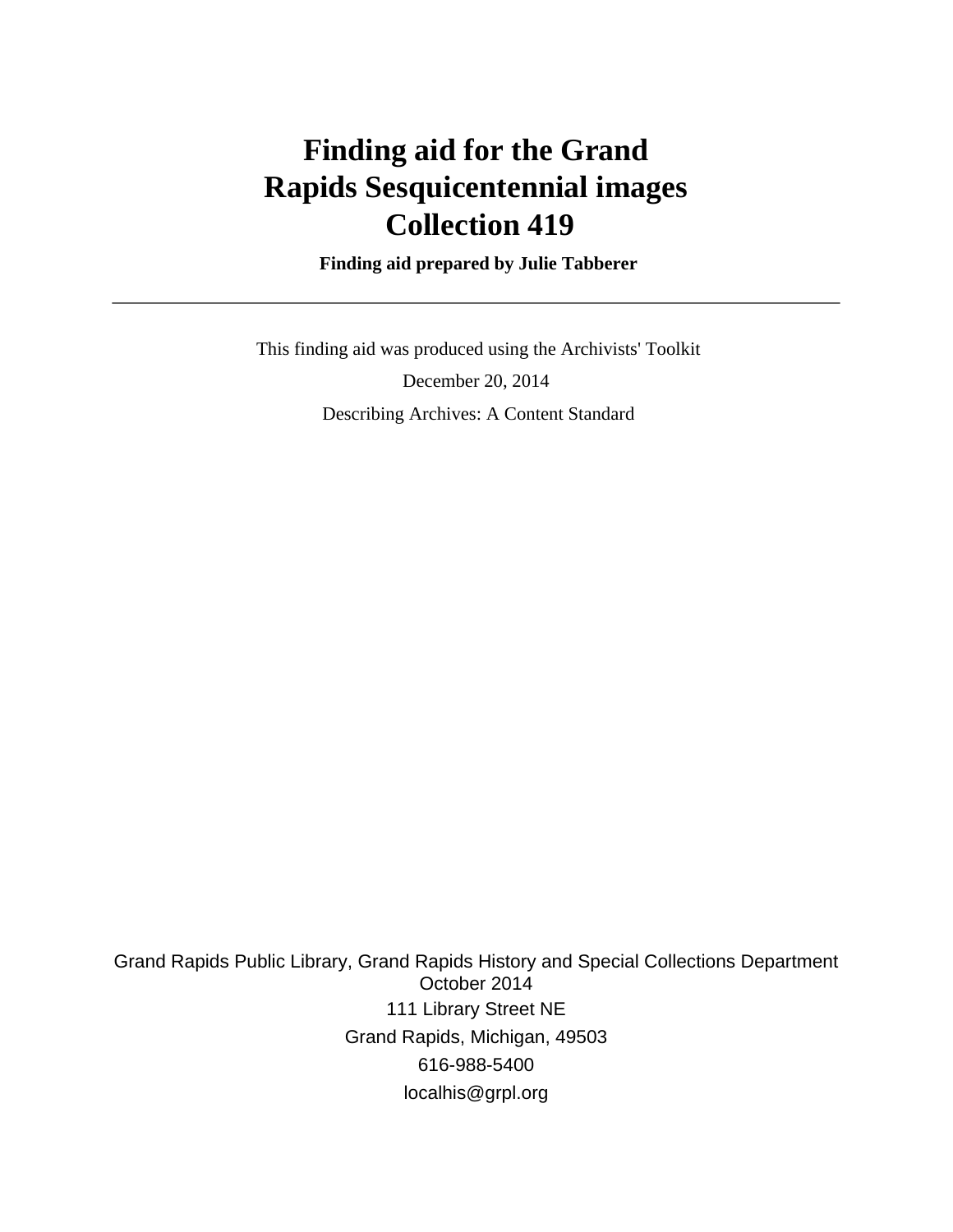## **Table of Contents**

 $\overline{\phantom{a}}$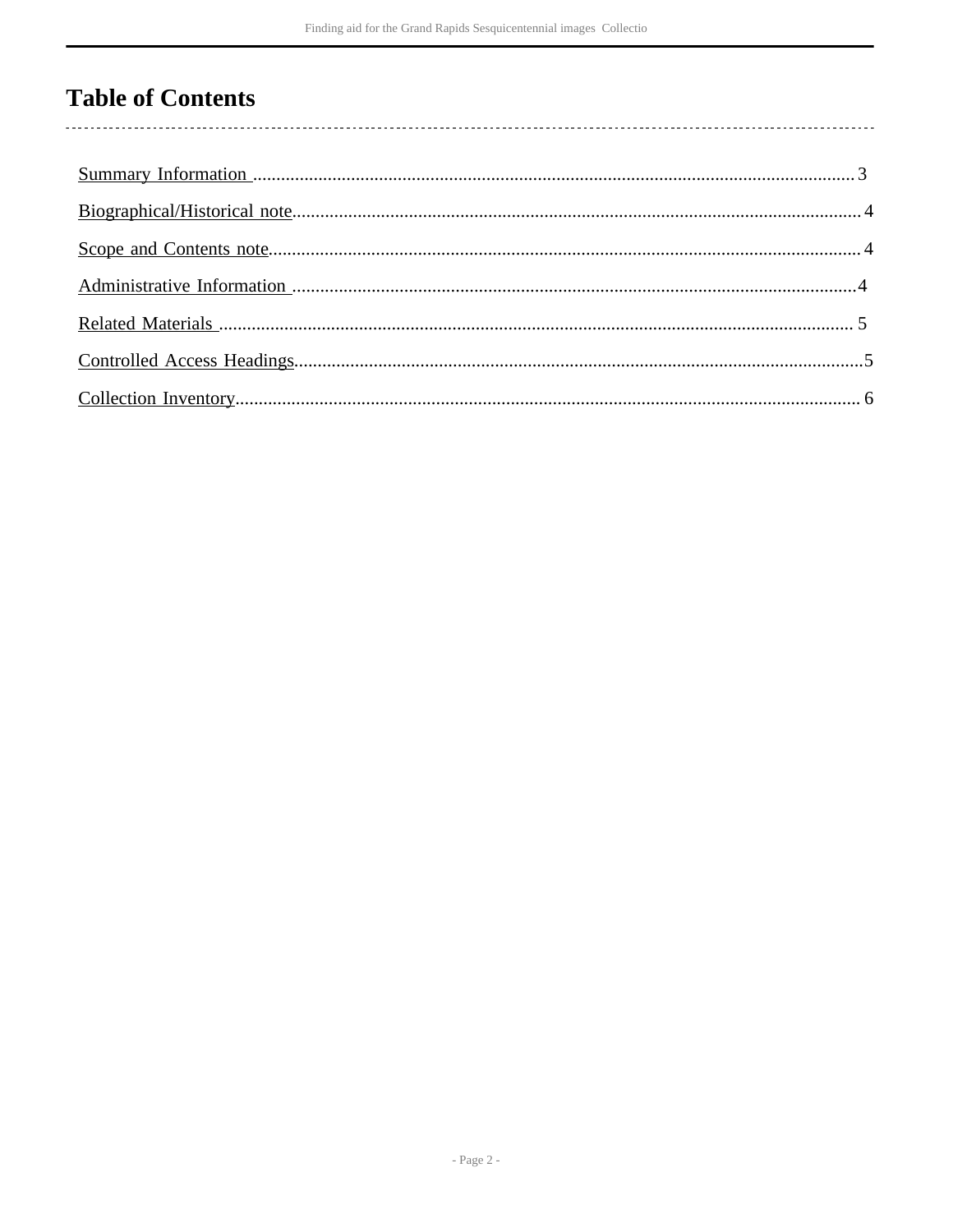# <span id="page-2-0"></span>**Summary Information**

..................................

| <b>Repository</b> | Grand Rapids Public Library, Grand Rapids History and Special<br><b>Collections Department</b>                                                                                                                                                                                                                                                                                                                                                                                                         |
|-------------------|--------------------------------------------------------------------------------------------------------------------------------------------------------------------------------------------------------------------------------------------------------------------------------------------------------------------------------------------------------------------------------------------------------------------------------------------------------------------------------------------------------|
| <b>Title</b>      | Grand Rapids Sesquicentennial images                                                                                                                                                                                                                                                                                                                                                                                                                                                                   |
| <b>Date</b>       | 1988                                                                                                                                                                                                                                                                                                                                                                                                                                                                                                   |
| <b>Extent</b>     | 1.0 Linear feet                                                                                                                                                                                                                                                                                                                                                                                                                                                                                        |
| Language          | English                                                                                                                                                                                                                                                                                                                                                                                                                                                                                                |
| <b>Abstract</b>   | The city of Grand Rapids, Michigan celebrated its sesquicentennial<br>(150th) birthday on April 5, 1988. A week-long celebration was<br>held, including programs, exhibitions, an antique car show, a 5k run/<br>walk, children's games, an old-style fashion show and dedication of a<br>sesquicentennial tree. This collection includes approximately 60 images<br>taken during the celebration. The images are snapshots and show events as<br>well as billboards and signs posted around the city. |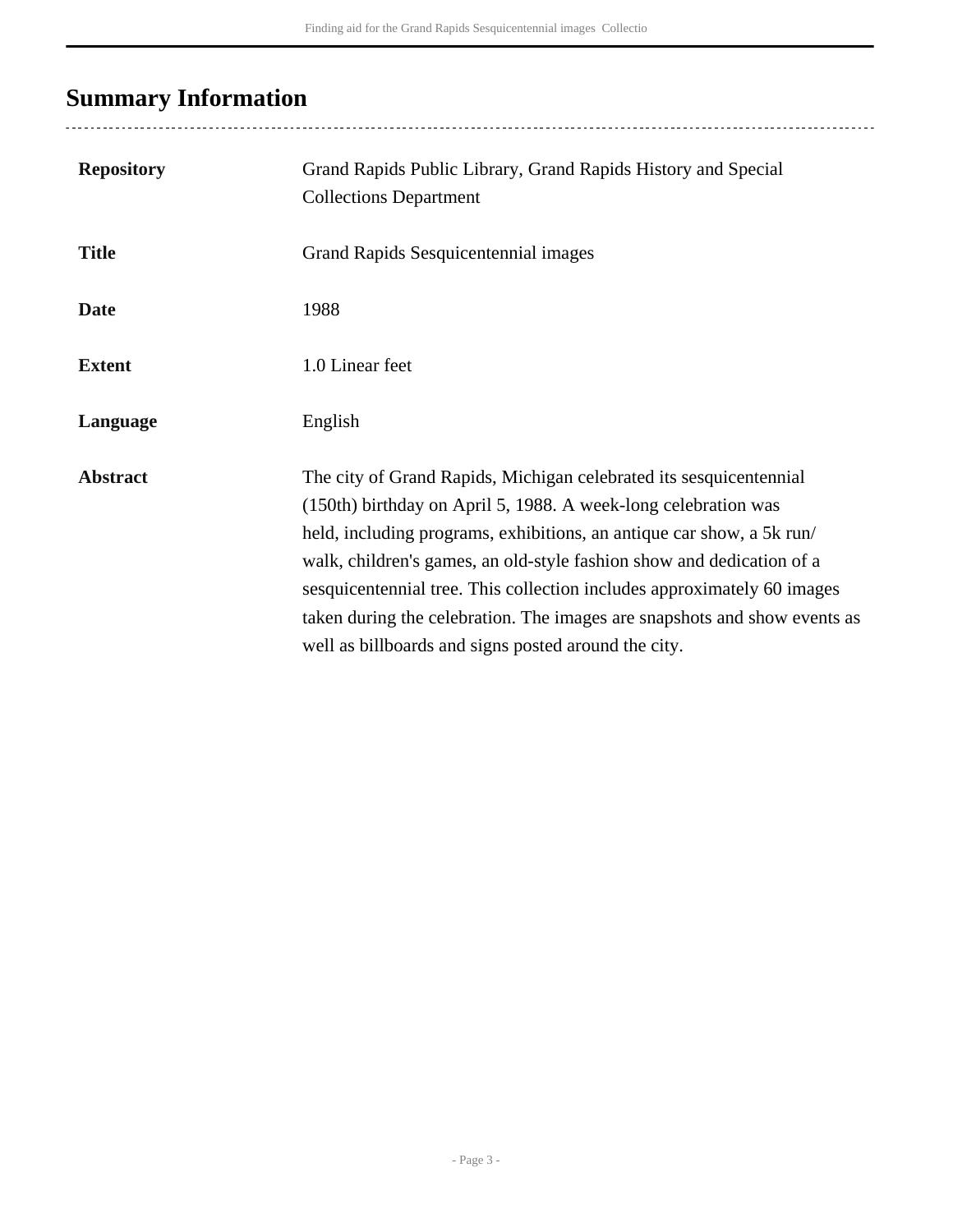## <span id="page-3-0"></span>**Biographical/Historical note**

The city of Grand Rapid's 150th birthday was April 5, 1988. A week-long celebration was held from April 4-9, 1988. On April 5, festivities were held throughout the day, starting with the cutting of a birthday cake at the Monroe Mall amphitheatre. Other activities at the amphitheatre included an old-style fashion show, activities such as clowns, jugglers and music and a noontime program. The celebration continued at the Grand Rapids Public Museum with a Civil War re-enactment, family story hour and sing-along, costume contest and children's games. There was also an antique car show that toured around the old village limits.

Other activities during the week included a Grand Luncheon with talks from Gordon Olson and former Governor John B. Swainson; a Dunkers skit and awards; exhibits; dedication of a sesquicentennial tree and a 5k run/walk around the original city boundaries.

## <span id="page-3-1"></span>**Scope and Contents note**

The collection includes snapshots taken during the Sesquicentennial events. Two rolls of film (24 and 36 exposures) were taken by staff from the city of Grand Rapids Community Enrichment office. Edited reprints were later made of several of the images. The original envelopes are included in Box 1. Negatives are also included, although they do not appear to be comprehensive.

The snapshots include many of the events during the week, such as the birthday cake, dedication of the sesquicentennial tree in Veteran's Memorial Park, the 5k run/walk, the antique car show, Civil War reenactment and an ice sculpture. Several images also show billboards and signs posted around the city.

Locations depicted in the images include Ah-Nab-Awen Park, the Monroe Mall Amphitheatre and pedestrian mall, the walkway to the City Centre, US-131, Veterans Memorial Park, Michigan Street (Federal and State buildings) and Monroe Avenue (Hall of Justice).

## <span id="page-3-2"></span>**Administrative Information**

#### **Publication Information**

Grand Rapids Public Library, Grand Rapids History and Special Collections Department October 2014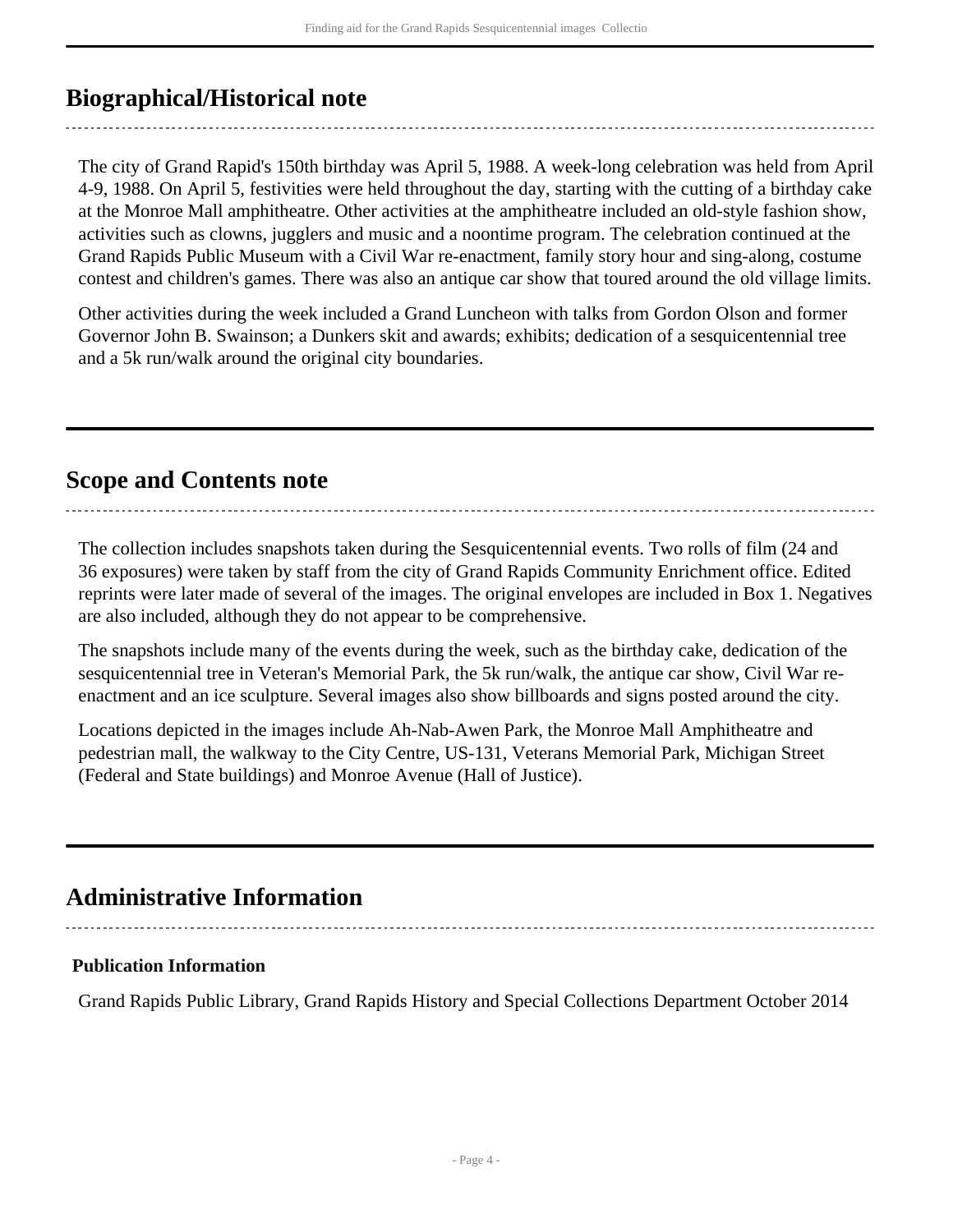#### **Immediate Source of Acquisition note**

Norman Tubbs, Director, City of Grand Rapids Parks Department; accession number 1989.012

### <span id="page-4-0"></span>**Related Materials**

#### **Related Archival Materials note**

Collection 100 - City of Grand Rapids photographs

Collection 303 - City of Grand Rapids records

### <span id="page-4-1"></span>**Controlled Access Headings**

**Genre(s)**

• photographs

#### **Geographic Name(s)**

- Grand Rapids (Mich.) -- History -- Photographs
- Michigan -- Grand Rapids -- Centennial celebrations, etc.

#### **Personal Name(s)**

• City of Grand Rapids